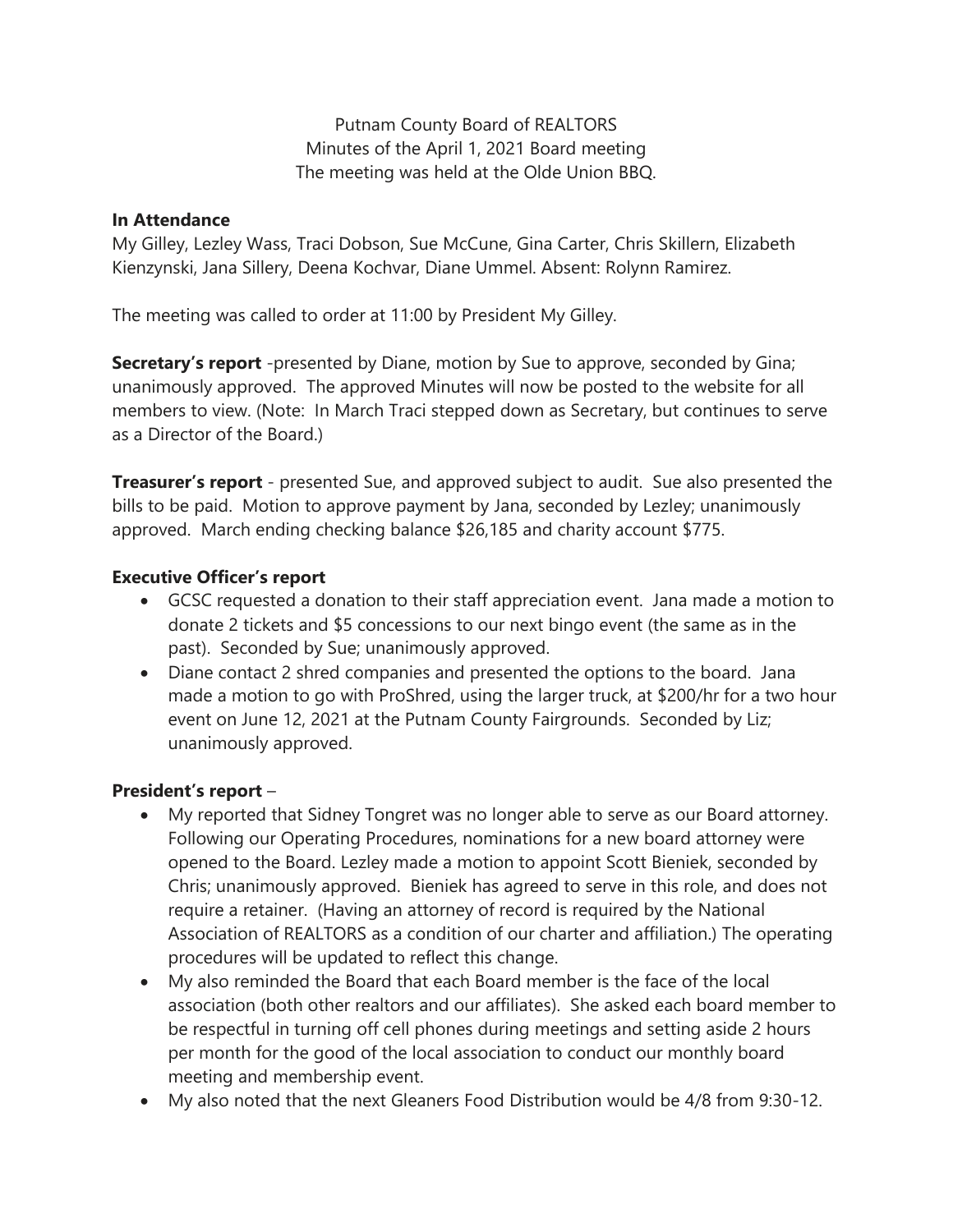## **Committee Reports**

- **Scholarship (Lezley)** The committee met on 3/30 to review the 17 applications received. (There were at least 3 from every school.) Using the application criteria and supporting documents the committee of 5 reviewed all of the qualified applicants and scored each. The results were compiled and a winner and alternate from each school were selected. Lezley is forwarding the appropriate paperwork on the Foundation for final review and approval. Award winners will be announced as per each school's guidelines.
- **Awards (Jana)** The Award committee met to discuss changes to program and/or criteria. The committee questioned the goal and value of the award. They suggested that we get member feedback on whether to continue with awarding a REALTOR and Affiliate of the Year, and if so, how the award winner should be determined. Sue made a motion to survey the membership, seconded by Gina; unanimously approved. Jana and Diane will put together a survey to go out to members by April 15<sup>th</sup>.
- **Bingo (Diane)** The licensing commission will no longer waive amendment fees due to COVID. In order to process our date change from April to November we are required to mail in our amendment request, along with a \$25 fee. Sue made a motion to approve, seconded by Jana; unanimously approved.
- **Education (Liz)** No report
- **Finance (Sue)** No report
- **Government (Deena)** No report
- **Marketing (My/Traci)** –
- **Professional Standards (My)** While not new, *fair housing is a hot topic this year*. Everyone should educate themselves on what can/can't be used in descriptions for advertising. A handout and recommended NAR videos for member viewing will be emailed out after the meeting to all members.

## **Other Business**

None.

# **Next Meeting – May 6th at the Dixie Chopper Business Center**

Board meeting 11:00.

Membership lunch begins at 11:30, sponsored by Cassie Zentko of Neighborlead Realty. Business meeting and program beginning at noon with guest speaker – Beau Baird.

Meeting adjourned at 11:27 (motion by Jana, second by Lezley; unanimously approved.) Respectfully Submitted, Diane Ummel, Executive Officer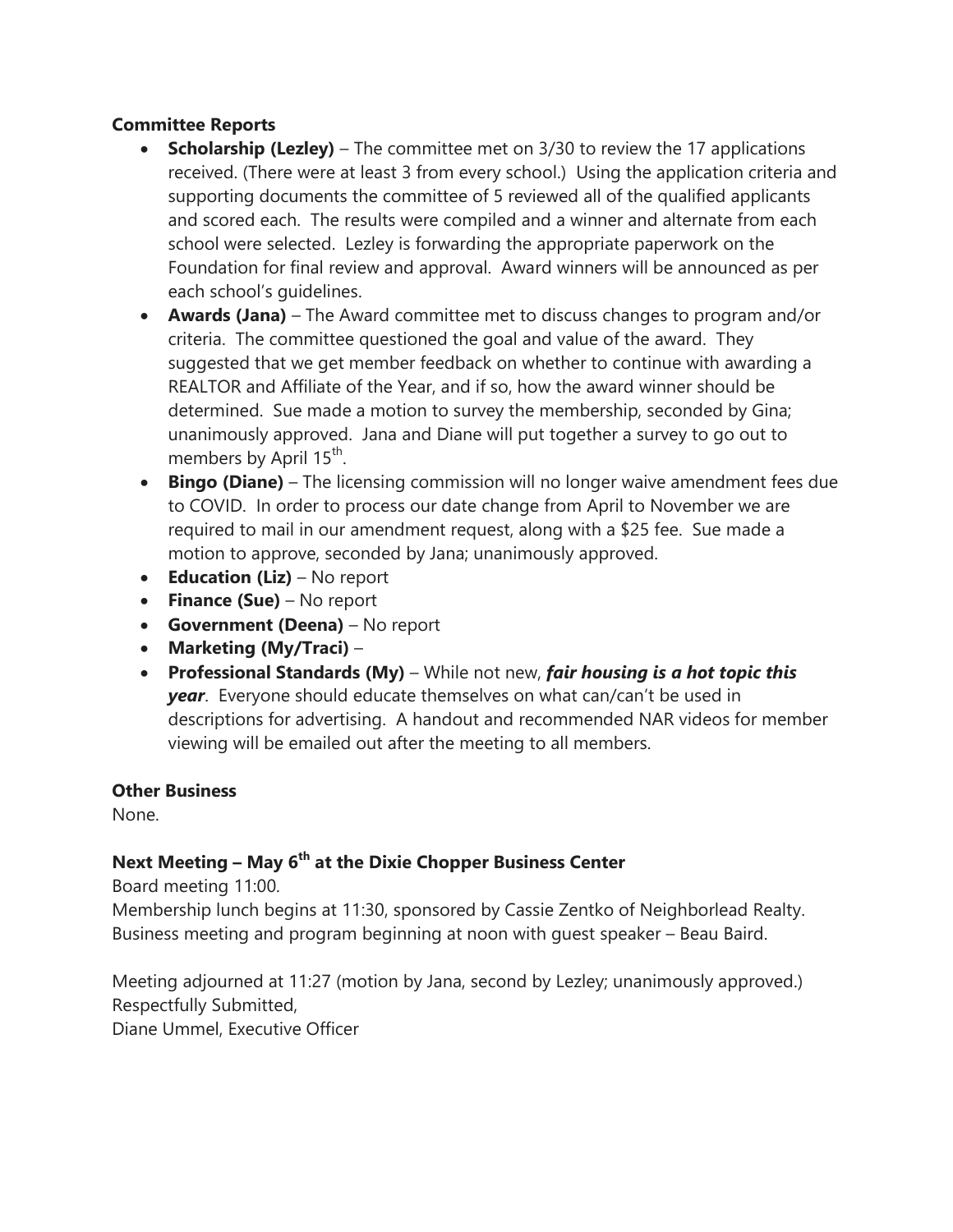Putnam County Board of REALTORS® Minutes of the April 1, 2021 Membership meeting The meeting was held at the Olde Union BBQ.

My Gilley greeted all attendees and challenged them with a baseball themed trivia contest (since it's opening day of baseball!) Jack Mace was the winner and received a gift certificate to a local establishment.

**My Gilley introduced our guests from Bailey & Wood Financial** – Bart Beach and Eric Lyon They shared with the group about the **B&W Home Town Hero program**, where qualified individuals can receive up to \$500 towards closing costs or pre-paid expenses. They also talked about issues that may cause realtors to see a slow down in the closing process.

**Secretary report** – Diane gave a brief report and reminded the group that once approved, the prior months minutes are posted to our website for member viewing.

**Treasurer report** – Sue presented the new bills to be approved for payment (ProShred, EO, and Indiana Gaming Commission). She also read the ending balances in our accounts: Charity \$775 and Main checking \$26,185.

## **Executive Officer Report**

- **Core Standards** in order to maintain our affiliation with the National Association of REALTORS®, PCBR must annually certify that we meet the "core standards" of the National Association of REALTORS®. This process is completed by providing evidence of compliance in a number of areas, including: compliance to code of ethics, adherence to diversity, equity and inclusion guidelines, following fair housing practices, showing financial solvency and integrity, board leadership and education, and much more. Any member that would like to view this document may contact Diane.
- **Shred Event** the board approved a 2 hour shred event to be held on Saturday, June 12, 2021 from 8:30-10:30 at the Putnam County 4H Fairgrounds. The event is free and open to anyone in the community. Donations will be accepted and will go to our scholarship fund. Abstract & Title will sponsor the event.
- **Good Neighbor Program** NAR is highlighting local members or associations that are "good neighbors" in their communities. Diane encouraged members to share where and how they volunteer their time (include photos), so that she can post them on the NAR site. A reminder email will be sent to the membership.

## **President's Report**

**Volunteers** are needed for the Gleaners food drive to be held on 4/8 from 9:30-12